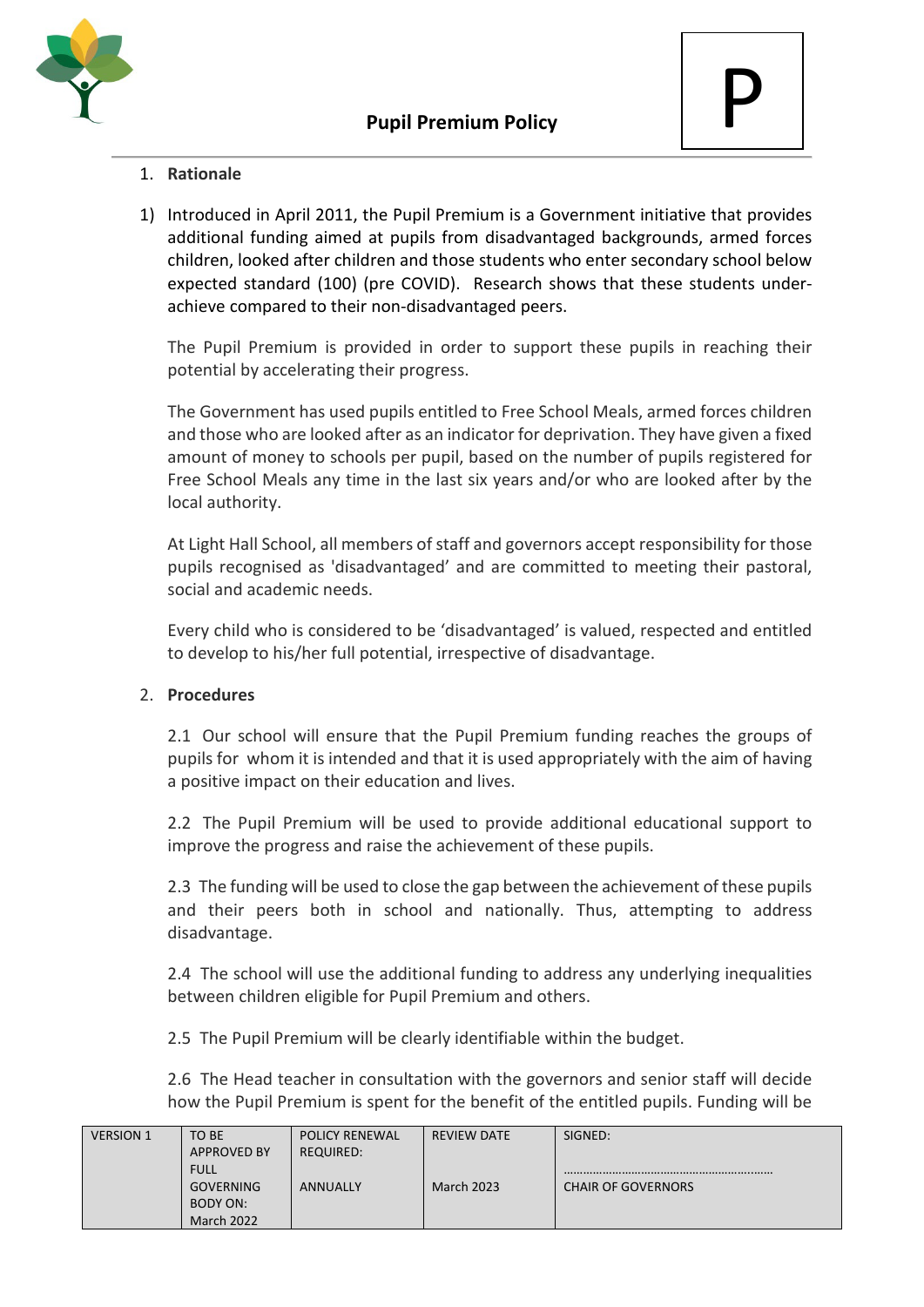

allocated internally following a needs analysis which will identify priority groups or individuals.

2.7 In making provision for disadvantaged pupils, we recognise that not all pupils who receive free school meals will be disadvantaged or underachieving. We also recognise that not all pupils who are disadvantaged are registered or qualify for free school meals. We therefore reserve the right to allocate the Pupil Premium funding to support any groups of pupils the school has legitimately identified as being socially disadvantaged.

2.8 The school will assess what additional provision should be made for the individual pupils.

2.9 The school will be accountable for how it has used the additional funding to support the achievement of those pupils covered by the Pupil Premium.

2.10 The Head teacher will report to the governing body and parents on how effective the intervention has been in achieving its aims, including publishing online information about how the Premium has been used.

2.11 We will track the impact of the strategies put into place through the funding to ensure that we can show the value that has been added to the education of the entitled children.

2.12 We will monitor evaluate and review the success of the impact of the pupil premium funding.

2.13 We will regularly seek to develop further strategies and interventions which can improve the progress and attainment of these pupils. Examples of the range of provision we may put in place include:

- Providing small group or 1:1 support with an experienced member of staff to focus on overcoming barriers to learning where appropriate.
- Facilitating pupils' access to education and the curriculum through additional or specialist resources e.g. specialist software
- Providing external provision for extra tuition where appropriate

## 3. **Monitoring**

3.1 It will be the responsibility of the Head teacher and a member of the senior leadership team, to produce a report for the Governing Body that will include:

- The progress made towards closing the gap, by year group, for disadvantaged pupils.
- The governors will ensure that there is an annual information sharing, outlining how the Pupil Premium funding has been used to address the issue of closing the gap for disadvantaged pupils.